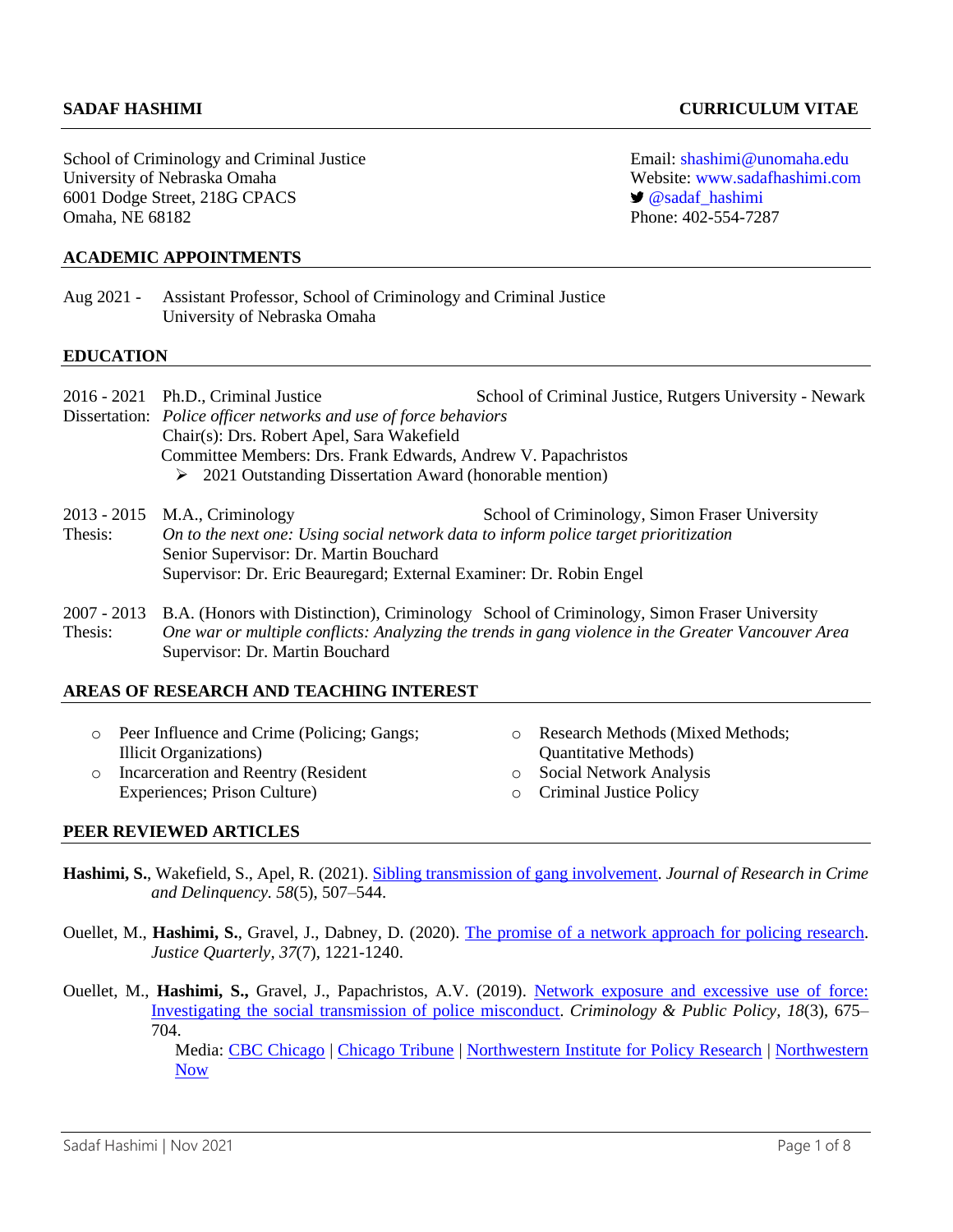Cited: ["Amicus curiae brief of organizations and religious leaders that represent victims of Chicago](https://www.blacklivesmatterchicago.com/wp-content/uploads/2020/03/Victims-Survivors-Amicus-Brief-stamped.pdf)  [police misconduct, and organizations and data scientists dedicated to good government.](https://www.blacklivesmatterchicago.com/wp-content/uploads/2020/03/Victims-Survivors-Amicus-Brief-stamped.pdf)" In the Supreme Court of Illinois.

- Bouchard, M., **Hashimi, S.**, Tsai, K., Lampkin, H., Jozaghi, E. (2018). [Back to the core: A network approach to bolster](https://www.sciencedirect.com/science/article/pii/S0955395917303262?casa_token=qU8eSu_a5tEAAAAA:3RZ6n8IKTrDJsX23qstjmaL8KwrWf2j9L-i8TzSxvsV_XEn_LFDahY7tsf8i2AlxawEY-XsNAQ)  [harm reduction among persons who inject drugs.](https://www.sciencedirect.com/science/article/pii/S0955395917303262?casa_token=qU8eSu_a5tEAAAAA:3RZ6n8IKTrDJsX23qstjmaL8KwrWf2j9L-i8TzSxvsV_XEn_LFDahY7tsf8i2AlxawEY-XsNAQ) *International Journal of Drug Policy, 51*, 95-104.
- Hashimi, S., Bouchard, M. (2017). [On to the next one? Using network data to inform police target prioritization.](https://www.emerald.com/insight/content/doi/10.1108/PIJPSM-06-2016-0079/full/html) *Policing: An International Journal of Police Strategies & Management, 40*(4), 768-782.
- Bouchard, M., **Hashimi, S.** (2017). [When is a war a wave? Two approaches for the detection of waves in gang](https://www.utpjournals.press/doi/abs/10.3138/cjccj.2015.E09)  [homicides.](https://www.utpjournals.press/doi/abs/10.3138/cjccj.2015.E09) *Canadian Journal of Criminology and Criminal Justice, 59*(2), 198-226.
- **Hashimi, S.**, Bouchard, M., Morselli, C., Ouellet M. (2016). [A method to detect criminal organizations from police](https://journals.sagepub.com/doi/full/10.1177/2059799115622749)  [data.](https://journals.sagepub.com/doi/full/10.1177/2059799115622749) *Methodological Innovations, 9*, 1-14.

## **BOOK CHAPTERS**

- Ouellet, M., **Hashimi, S.** (2019)*.* [Criminal group dynamics and network methods.](https://www.emerald.com/insight/content/doi/10.1108/S1521-613620190000024006/full/html) In Deflem, M. and Silva, D. (Eds.), *Methods of Criminology and Criminal Justice Research (Sociology of Crime, Law, and Deviance,* Vol 24). Bingley, UK: Emerald Publishing Limited. pp. 47-65.
	- ➢ Recipient of the "Outstanding Author Contribution" in the 2020 Emerald Literati Awards

### **UNDER REVIEW**

- **Hashimi, S.**, Schaefer, D.R. The coevolution of friendship and power networks in a men's prison unit. *[Under Review]*
- Ouellet, M., **Hashimi, S.**, Vega Yon, G. G. Officer networks and firearm behaviors: Assessing the social transmission of weapon-use. *[Revise and Resubmit]*

### **RESEARCH REPORTS**

- Thomas, E., Bouchard, M., **Hashimi, S.**, Mei, J., Frank, R. (2016). *The social structure of support: Examining the co-evolution of a terrorist group and its online followers.* Ottawa: Defense Research and Development Canada. 69 pages.
- Levey, P., Bouchard, M., **Hashimi, S.**, Monk, B., Frank. R. (2016). *The emergence of violence narratives in the life-course trajectories of online forum participants.* Ottawa: Defense Research and Development Canada. 92 pages.
- Bouchard, M., Morselli, C., **Hashimi, S.**, Ouellet, M. (2015). *Proportion of criminal incidents associated with organized crime.* Ottawa: Public Safety Canada. 55 pages.

### **PROFESSIONAL PRESENTATIONS**

Conference Presentations [\*denotes with graduate student(s)]:

2022 **Hashimi, S.**, Understanding police use of force through officer partnerships. Forthcoming presentation at the *Academy of Criminal Justice Sciences.* Las Vegas, NV.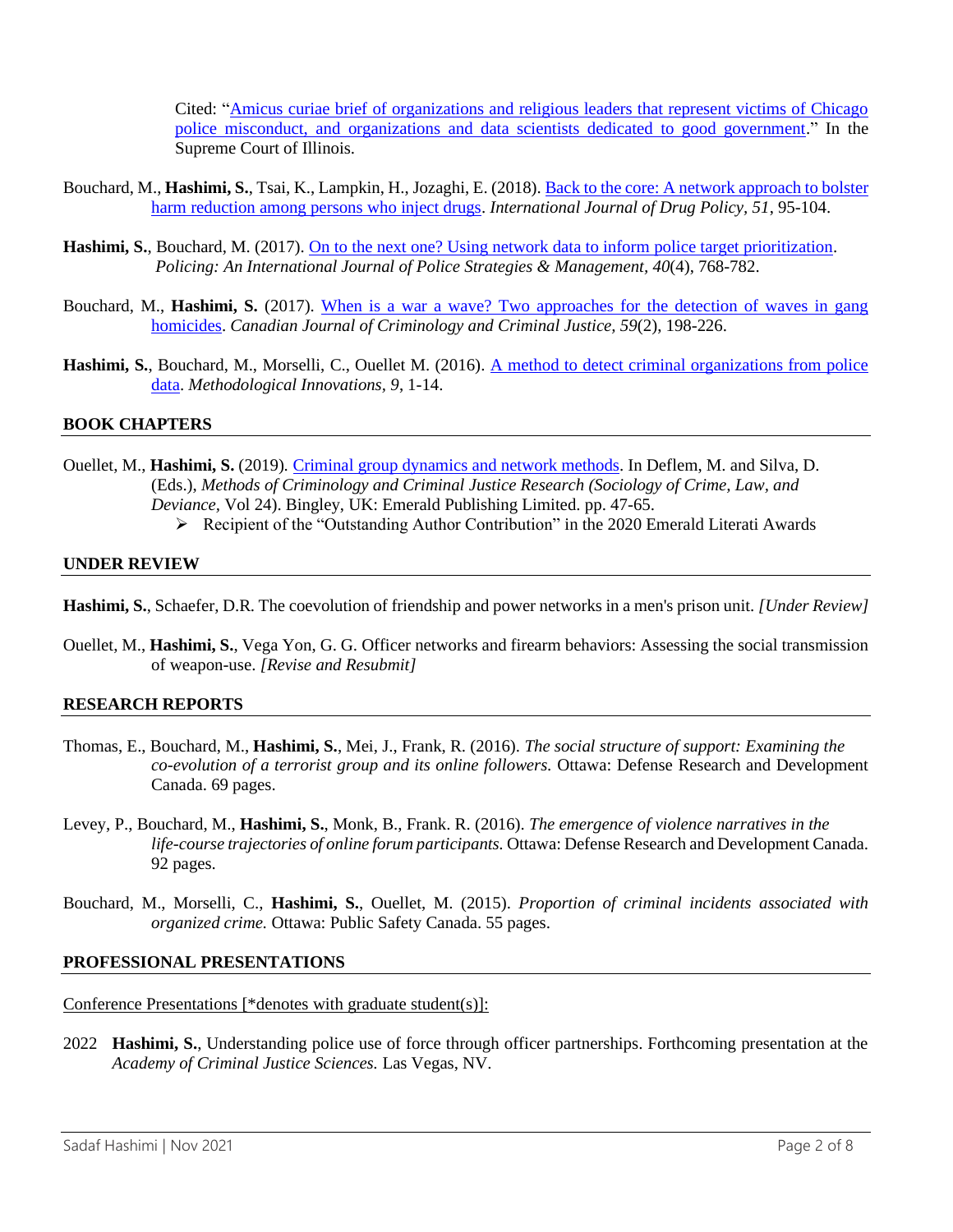2021 **Hashimi, S.**, Edwards, F. The risk of experiencing police use-of-force by age, sex, race, and county. Presented at the *American Society of Criminology Conference.* Chicago, IL.

Ouellet, M., **Hashimi, S.**, Vega Yon, G. G. Officer networks and firearm behaviors. Presented at the *American Society of Criminology Conference.* Chicago, IL.

Gravel, J., Ouellet, M., **Hashimi, S.**, Dabney, D. The theoretical relevance and empirical feasibility of social network analysis to study police deviance. Presented at the *American Society of Criminology Conference.*  Chicago, IL.

\*Olasubomi, A., Ledford, L., Ouellet, M., **Hashimi, S.**, Gravel, J., Dabney, D. The influence of officer rank on informal social positioning in a metropolitan police organization. Presented at the American Society of Criminology Conference. Chicago, IL.

Dabney, D., Ouellet, M., **Hashimi, S.**, Gravel, J. The importance of researcher-practitioner partnerships for implementing network designs in police departments. Presented at the American Society of Criminology Conference. Chicago, IL.

Ouellet, M., Vega Yon, G. G., **Hashimi, S.** Network dynamics of officer-involved shootings. Presented at the XLI *Sunbelt International Social Networks Conference.* [Virtual Conference]

2019 Ouellet, M., **Hashimi, S.**, Gravel, J. Network exposure and officer-involved shootings: Investigating the potential for the social contagion of lethal and non-lethal use of force. Presented at the *American Society of Criminology Conference*. San Francisco, CA.

Dabney, D., Ouellet, M., **Hashimi, S.**, Gravel, J. The structure of police networks. Presented at the *American Society of Criminology Conference*. San Francisco, CA.

**Hashimi, S.**, Chillar, V. F., Lageson, S. E. Restructuring surveillance? The correlates and consequences of police-citizen interactions in Newark, New Jersey. Presented at the *11th Annual Illicit Networks Workshop*. Montreal, QC.

Ouellet, M., **Hashimi, S.**, Gravel, J. The impact of peer networks on police performance. Presented at the XXXIX *Sunbelt International Social Networks Conference*. Montreal, QC.

2018 **Hashimi, S.**, Schaefer, D.R. Friendship, and power in prison. Presented at the *American Society of Criminology Conference*. Atlanta, GA.

**Hashimi, S.**, Schaefer, D.R. The coevolution of friendship and power networks in a men's prison unit. Presented at the *10th Annual Illicit Networks Workshop*. Seattle, WA.

**Hashimi, S.**, Apel, R., Wakefield, S. Sibling transmission of gang involvement. Presented at the *Eurogang Workshop*. Almen, Netherlands.

2017 **Hashimi, S.**, Apel, R., Wakefield, S. Familial transmission of gang involvement. Presented at the *American Society of Criminology Conference*. Philadelphia, PA.

Ouellet, M., **Hashimi, S.**, Gravel, J., Papachristos, A. 'Forget everything you learned at the Academy': Mentorship and the social structure of police misconduct. Presented at the *American Society of Criminology Conference*. Philadelphia, PA.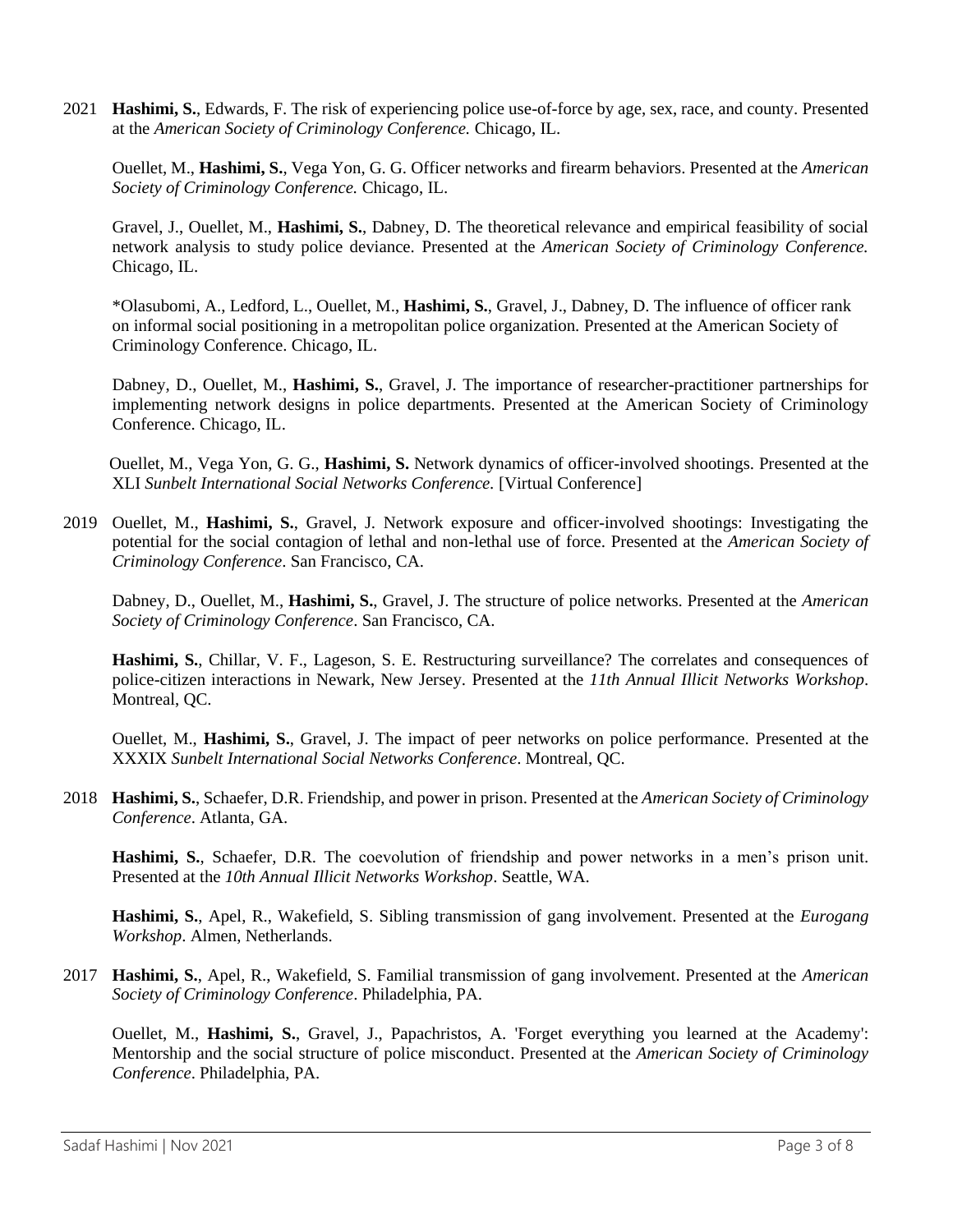2016 **Hashimi, S.**, Bouchard, M. The (social) road travelled: Community formation, group affiliations, and frequency of police contact in the social life of adult offenders. Presented at the *American Society of Criminology Conference*. New Orleans, LA.

Bouchard, M., **Hashimi, S.**, Jozaghi, E., Lampkin, H. Mapping the harm reduction network of injecting drug users in the Vancouver Downtown Eastside. Presented at the *Western Society of Criminology Conference.* Vancouver, CA.

- 2015 **Hashimi, S.**, Bouchard, M. Chains of associations: Forming social relationships in police data. Presented at the *American Society of Criminology Conference*. Washington, DC.
- 2014 **Hashimi, S.**, Bouchard, M. "On to the next one": Using social network data to inform police target prioritization. Presented at the *6th Annual Illicit Networks Workshop*. Adelaide, AU.

**Hashimi, S.**, Bouchard, M. Connected islands: Examining the Larger social structure in which police targets are embedded. Presented at the *American Society of Criminology Conference*. San Francisco, CA.

**Hashimi, S.**, Bouchard, M. Sink or swim in the pool of co-offenders: Change in network composition and criminal behavior in and out of a street gang. Presented at the *Western Society of Criminology Conference.* Honolulu, HI.

2013 **Hashimi, S.**, Bouchard, M. One war or multiple conflicts? Trends in gang violence in the Greater Vancouver area. Presented at the *American Society of Criminology Conference*. Atlanta, GA.

### Invited Presentations:

- 2021 **Hashimi, S.** (Panelist). Dismantling racism, sexism and other inequities. *20th Annual Social Equity Leadership Conference.* Virtual Conference. (with Drs. Justin Nix, Tracie Keesee, and Seth Stoughton, moderated by Walter Katz).
- 2016 Bouchard, M., Levey, P., Thomas, E., Monk, B., **Hashimi, S.**, Mei, J. (Contributor). The emergence of violent extremism in online forum participants. Canadian Network for Research on Terrorism, Security and Society: Collaborative Research on Countering Extremist Violence. Ottawa, CA.

**Hashimi, S.**, Bouchard, M., Morselli, C., Ouellet M. (Guest Lecturer). A method to detect criminal organizations from police data. Organized Crime (undergraduate-level course), Simon Fraser University, Burnaby, CA.

2015 Bouchard, M., **Hashimi, S.** (Co-Presenter). Using social network analysis to inform police target prioritization presented at the International Association of Law Enforcement Intelligence Analysts (IALEIA) Western Canada Chapter. Vancouver Police Department, Vancouver, CA.

Bouchard. M., **Hashimi, S.** (Co-Presenter). N.V. Network Project. Pilot study results presented at the District Officer's Meeting, Royal Canadian Mounted Police (RCMP). Green Timbers, Surrey, CA.

Bouchard, M., **Hashimi, S.** Two worlds colliding? (Contributor). Community detection from the pro-social and criminal ties of two police targets. Crim forum, Justice Research Centre, Penn State University. State College, PA.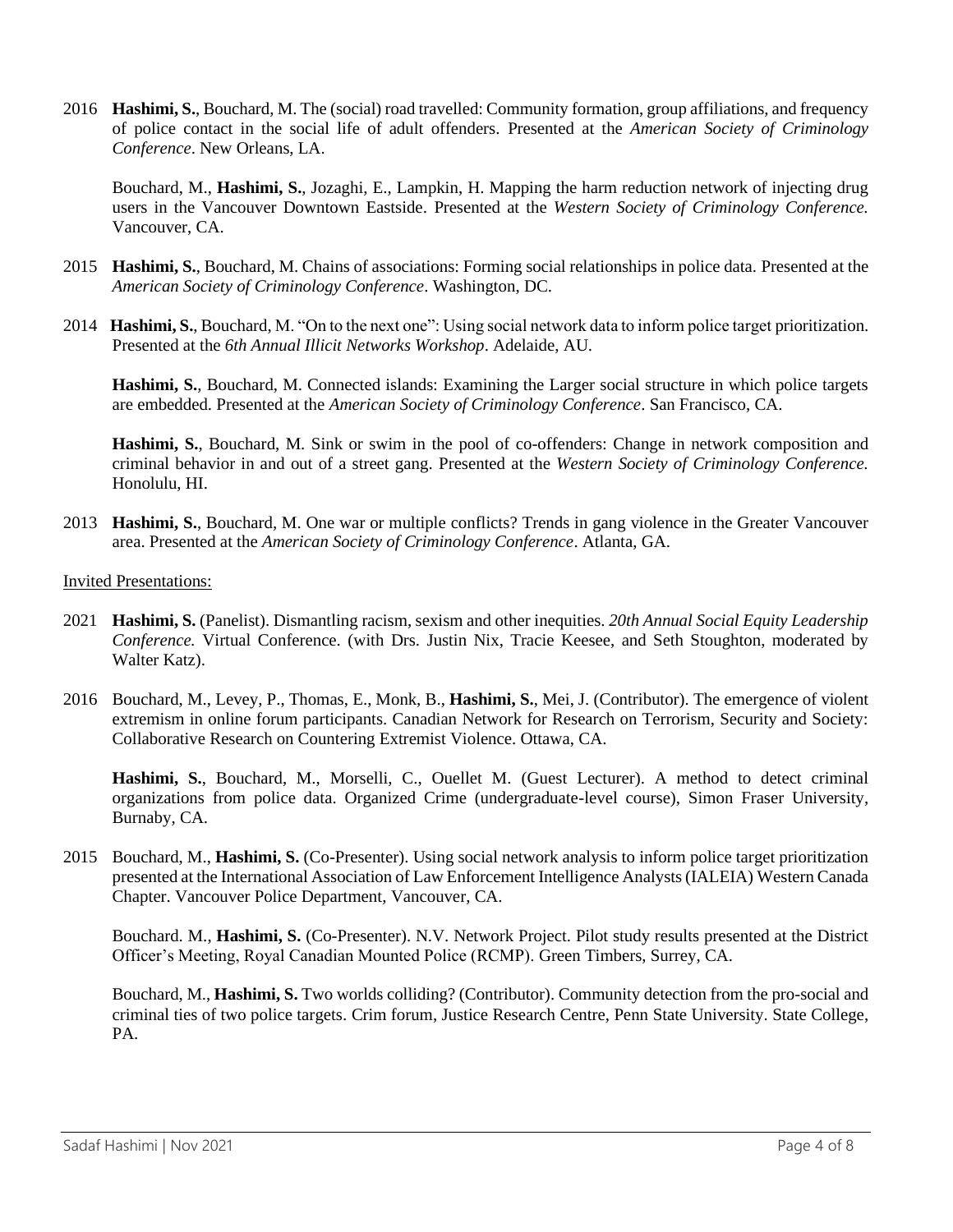Bouchard, M., Levey, P., Thomas, E., Monk, B., Frank, R., Mei, J., **Hashimi, S.** (Contributor). Emergence of violent extremism in online forum networks – Preliminary results. Canadian Network for Research on Terrorism, Security and Society: Collaborative Research on Countering Extremist Violence. Ottawa, CA.

Bouchard. M., **Hashimi, S.** (Co-Presenter). N.V. Network Project*.* Pilot study results presented to Combined Forces Specialized Enforcement Unit (CFSEU). Green Timbers, Surrey, CA.

2014 **Hashimi, S.** (Guest Lecturer). Fundamentals of ORA: Step by step guide to using the software*.* Criminal Networks (Graduate level course). Simon Fraser University, Burnaby, CA.

## **MAJOR COMPETITIVE GRANTS & FELLOWSHIPS**

### External Funding:

| 2021 - 2022<br>Co-Investigator          | Screening for insider threats in US law enforcement: A national representative sample<br>of department policies and practices (\$135,785)<br>PI: Dr. Erin Kearns; Co-Investigators: Drs. Jessica Huff; Justin Nix                                             |
|-----------------------------------------|---------------------------------------------------------------------------------------------------------------------------------------------------------------------------------------------------------------------------------------------------------------|
| $2020 - 2023$<br>Co-Investigator        | The structure of officer-involved gun violence: Investigating the social contagion of<br>firearm use<br>The National Collaborative on Gun Violence Research (\$300,943)<br>PI: Dr. Marie Ouellet; Co-Investigators: Drs. Dean Dabney; Jason Gravel            |
| $2016 - 2020$<br>Principal Investigator | Guns, gangs, and homicides: Understanding the role of victimization in at risk<br>networks<br>Joseph-Armand Bombardier Canada Graduate Scholarships Program - Doctoral<br>Scholarship (\$105,000)   Social Sciences and Humanities Research Council of Canada |
| 2015<br>Collaborator                    | Proportion of criminal incidents associated with organized crime<br>Public Safety Canada (\$44,595)<br>PI: Dr. Carlo Morselli; Co-Investigator: Dr. Martin Bouchard; Collaborator: Dr. Marie<br>Ouellet                                                       |
| $2014 - 2015$<br>Principal Investigator | Social network analysis as a problem solving tool for law enforcement<br>Joseph-Armand Bombardier Canada Graduate Scholarships Program - Masters<br>Scholarship (\$17,500)   Social Sciences and Humanities Research Council of Canada                        |
| <b>Internal Funding:</b>                |                                                                                                                                                                                                                                                               |
| $2021 - 2022$                           | University Committee on the Advancement of Teaching Grant (with Dr. Jessica Huff)<br>(\$1500)   University of Nebraska Omaha                                                                                                                                  |
| $2020 - 2021$                           | Dean's Dissertation Grant (\$20,000)   Graduate School, Rutgers University - Newark                                                                                                                                                                           |
| $2013 - 2014$                           | Vice President Research Social Sciences & Humanities Undergraduate Student<br>Research Award (\$5,738)   Simon Fraser University                                                                                                                              |
| Major Fellowships:                      |                                                                                                                                                                                                                                                               |
| 2020                                    | Clayman Fellowship (\$4,000)   School of Criminal Justice, Rutgers University -<br>Newark                                                                                                                                                                     |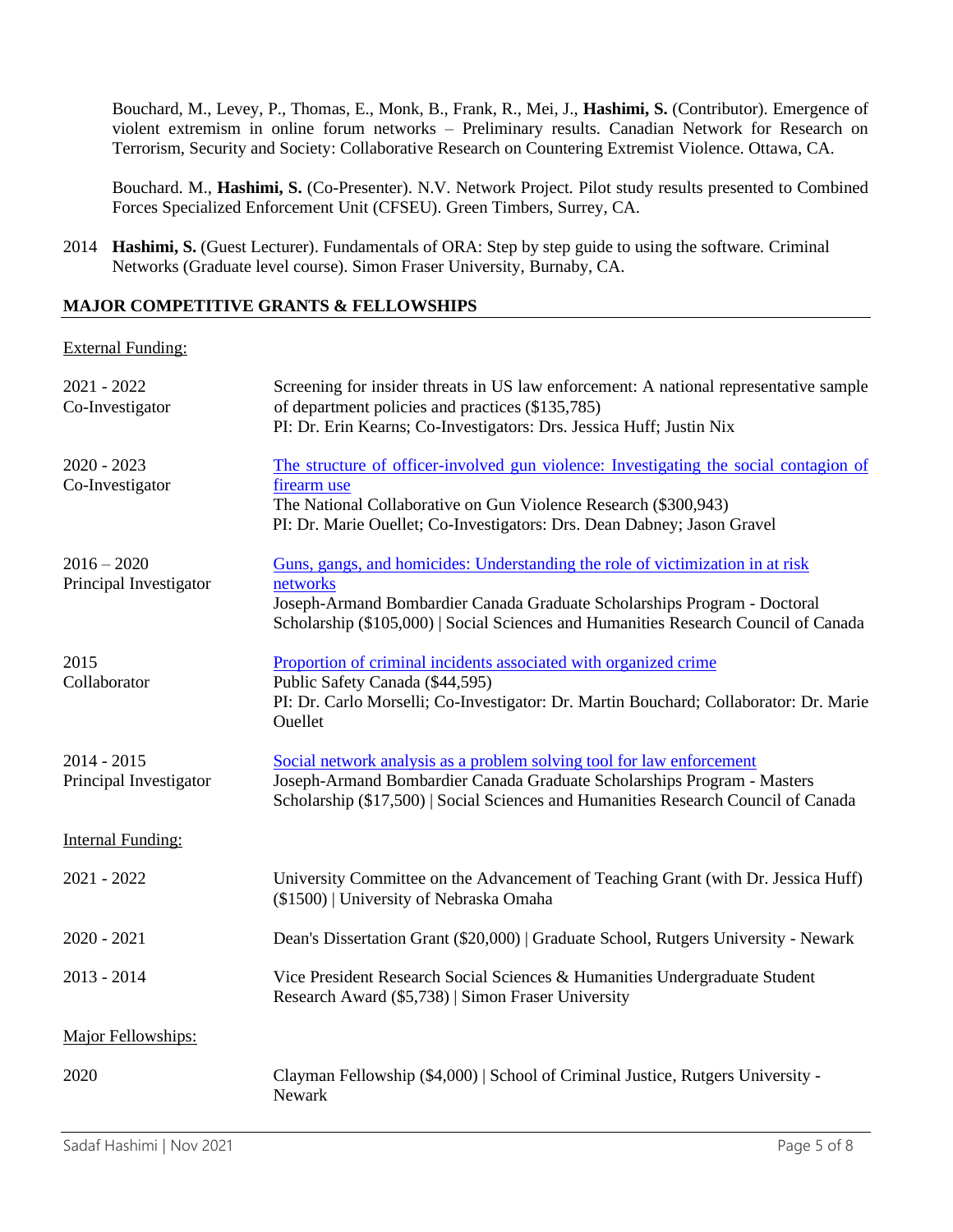| 2020                       | Doctoral Summit Fellowship   Academy of Criminal Justice Sciences, San Antonio,<br>TX.                                |
|----------------------------|-----------------------------------------------------------------------------------------------------------------------|
| $2016 - 2021$              | Presidential Fellowship (\$75,000)   Rutgers University<br>$\triangleright$ Awarded to the top incoming Ph.D. Student |
| $2014 - 2015$              | Graduate Fellowship - Master's (\$6,250)   School of Criminology, Simon Fraser<br>University                          |
| <b>HONORS &amp; AWARDS</b> |                                                                                                                       |
| 2021                       | Outstanding Dissertation Award (honorable mention)   Graduate School, Rutgers<br>University – Newark                  |

| 2020 | Outstanding Author Contribution   Criminal Group Dynamics and Network Methods<br>Published in Sociology of Crime, Law and Deviance   Emerald Literati Awards |
|------|--------------------------------------------------------------------------------------------------------------------------------------------------------------|
| 2019 | Early Career Award   11th Annual Illicit Networks Workshop, Montreal, QC.                                                                                    |

# **RESEARCH POSITIONS**

# Graduate Assistantships:

| Jan 2019 - Jul 2020     | New Jersey Center on Gun Violence Research (NJ-GVRC)<br>Co-Directors: Drs. Bernadette Hohl; Michael Ostermann                                                                                                                            |
|-------------------------|------------------------------------------------------------------------------------------------------------------------------------------------------------------------------------------------------------------------------------------|
| Sep 2016 - Aug 2019     | Prison-Based Higher Education: A Social Network Intervention<br>PI: Dr. Sara Wakefield; Co-Investigator: Dr. Sarah Lageson; Senior Personnel: Dr.<br><b>Todd Clear</b>                                                                   |
| Sep 2016 - Oct 2019     | Women's Prison Networks and Community Re-Entry Project (WO-PINS; WOR-PINS)<br>PI: Dr. Derek Kreager; Co-Investigators: Drs. Dana Haynie, Michaela Soyer, Sara<br>Wakefield, Gary Zajac                                                   |
| Oct 2016 - Sep 2017     | Race, Place, and Discretion in the Handling of Drug-Free Zone Charges<br>PI: Dr. Elizabeth Griffiths; Co-Investigators: Drs. Joshua Hinkle, Kay Levine, Volkan<br>Topalli                                                                |
| Apr 2015 - Aug 2017     | Prison Inmates Network Study and Community Re-Entry Project (PINS; R-PINS)<br>PI: Dr. Derek Kreager; Co-Investigators: Drs. Martin Bouchard, Dana Haynie, David<br>Schaefer, Michaela Soyer, Sara Wakefield, Corey Whichard, Jacob Young |
| Dec 2016 - Apr 2016     | In the line of fire: Using social network analysis to understand gang violence<br>PI: Dr. Martin Bouchard                                                                                                                                |
| Apr 2015 - Apr 2016     | Mapping the Social Network of Harm Reduction Behaviors in British Columbia<br>PI: Dr. Martin Bouchard; Collaborators: Drs. Martin Andresen, Ehsan Jozaghi                                                                                |
| <b>Other Positions:</b> |                                                                                                                                                                                                                                          |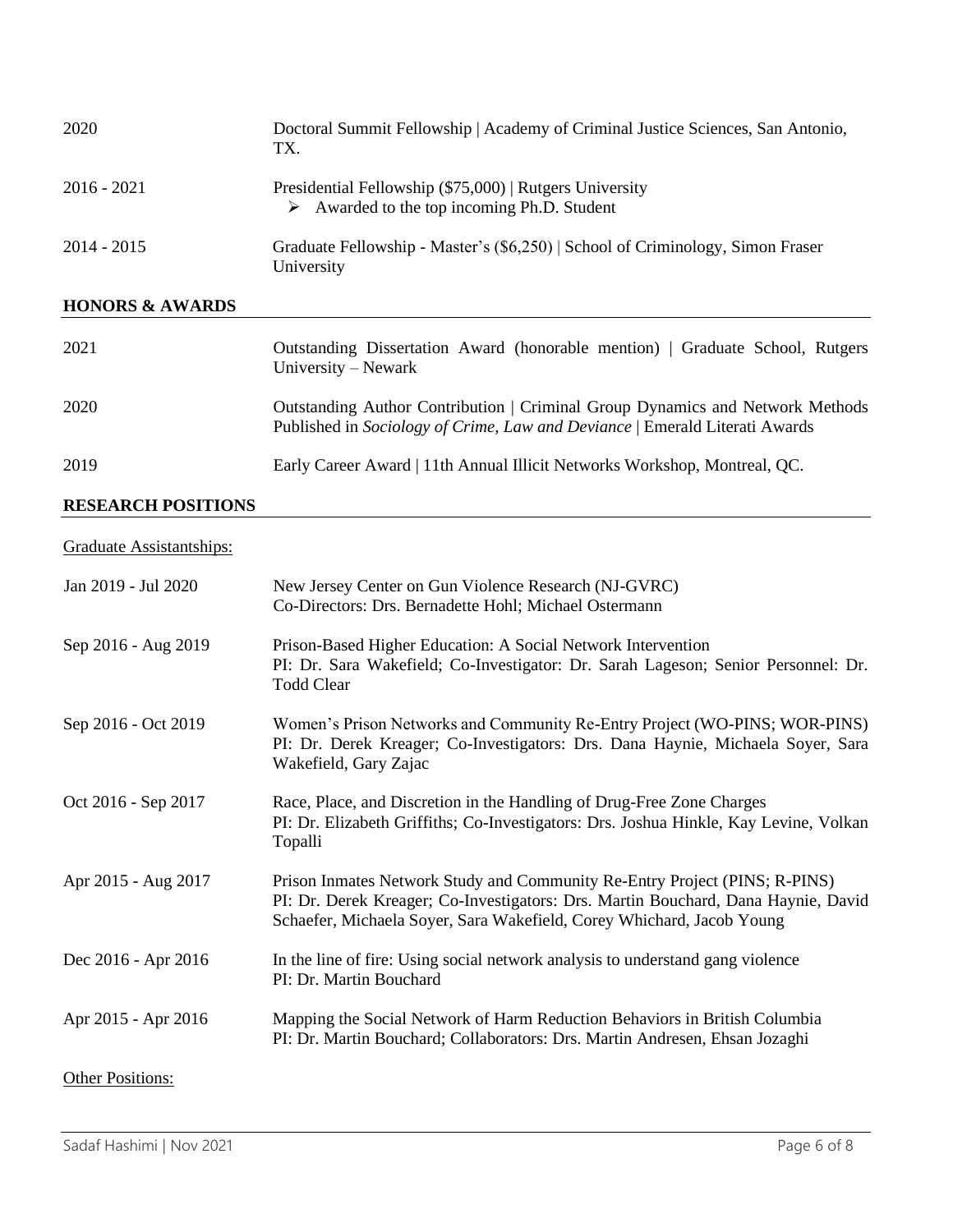| Sep 2014 - Mar 2016        | Networks of Violent Extremists Online, Canadian Safety and Security Program |
|----------------------------|-----------------------------------------------------------------------------|
| <b>Project Coordinator</b> | PI: Dr. Martin Bouchard                                                     |
| Sep 2013 - Jul 2016        | N.V. Network Project, Royal Canadian Mounted Police                         |
| Project Analyst            | PI: Dr. Martin Bouchard; On-site Supervisor: Insp. R. W. M.                 |

# **TEACHING EXPERIENCE**

# Instructor:

| University of Nebraska Omaha   |                                                                                                                                        |
|--------------------------------|----------------------------------------------------------------------------------------------------------------------------------------|
| Fall 2021; Spring 2022         | CRCJ 4450: Gangs and Gang Control                                                                                                      |
| Assistantships:                |                                                                                                                                        |
| <b>Rutgers University</b>      |                                                                                                                                        |
| Fall 2017                      | <b>CJS 301: Criminal Justice Research Methods</b><br>Dr. Sara Wakefield (Administrative Teaching Assistant, 50 undergraduate students) |
| <b>Simon Fraser University</b> |                                                                                                                                        |
| Spring 2016                    | Crim 464c: Street Gang Patterns and Policies<br>Dr. Martin Bouchard (supervised 60 undergraduate students)                             |
| Fall 2015                      | Crim 301: Crime in Contemporary Society<br>Professor Neil Boyd (supervised 45 undergraduate students)                                  |
| Spring 2015                    | Crim 330: Criminal Procedure and Evidence<br>Professor David McAlister (supervised 60 undergraduate students)                          |
| Summer 2014; 2015              | Crim 135: Introduction to Canadian Law and Legal Institutions<br>Professor Neil Boyd (supervised 45 to 75 undergraduate students)      |
|                                |                                                                                                                                        |

# **PROFESSIONAL SERVICES**

| $2021 -$                | <b>Global Crime</b>                                                                                       |
|-------------------------|-----------------------------------------------------------------------------------------------------------|
| Co-Editor               | Co-Editors: Drs. Francesco Calderoni; Marie Ouellet                                                       |
| $2019 - 2021$           | <b>Global Crime</b>                                                                                       |
| <b>Assistant Editor</b> | Editor: Dr. Carlo Morselli; Associate Editors: Drs. Francesco Calderoni; Marie Ouellet                    |
| Peer Reviewer           | Crime & Delinguency<br>Journal of Research in Crime and Delinquency<br>Justice Quarterly<br>Social Forces |

# **UNIVERSITY SERVICES**

| Oct 2021 - |  | Diversity, Equity and Inclusion Advisory Committee |
|------------|--|----------------------------------------------------|
|------------|--|----------------------------------------------------|